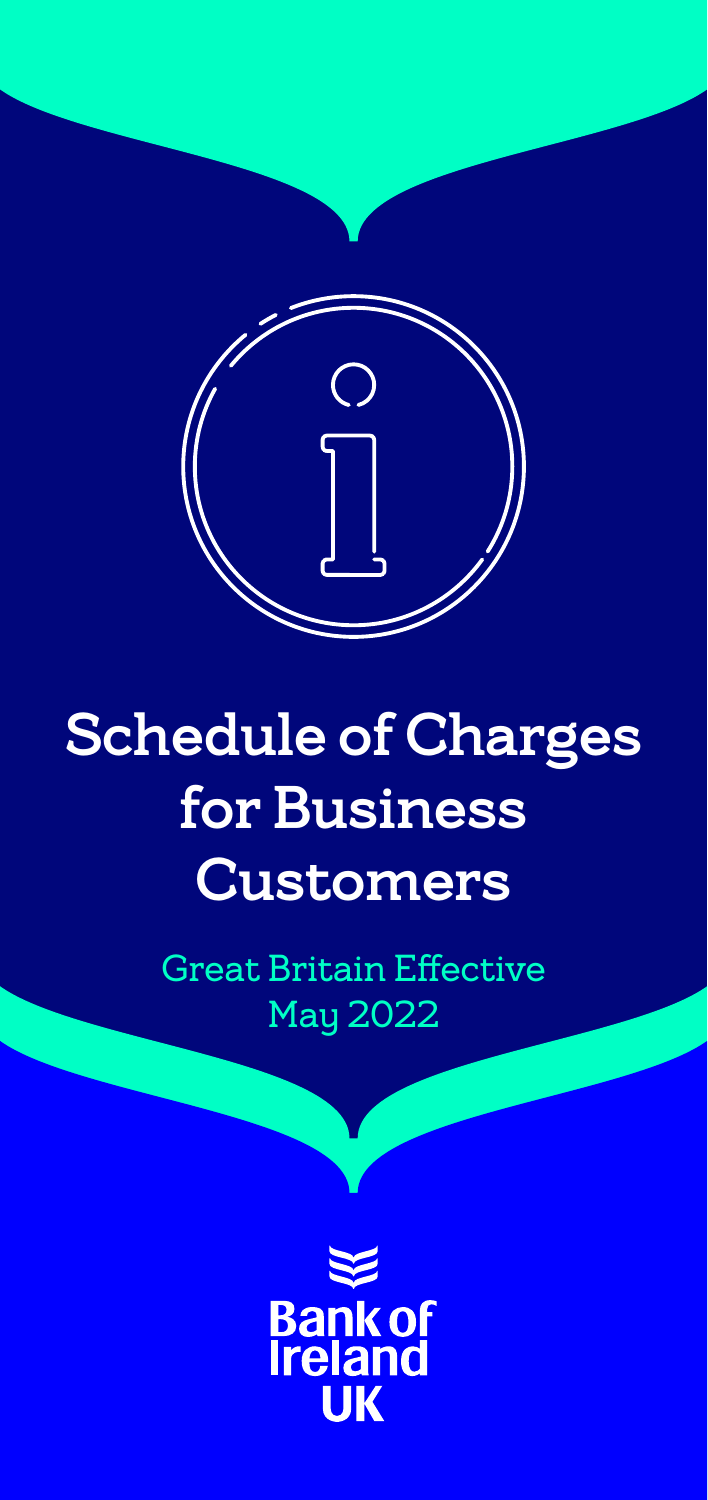#### **1. Standard Current Account Charges**

Transaction and account maintenance charges are payable on all business current accounts. They are calculated monthly in arrears up to and including the 4th of each month, or preceding Business Day. You will be notified in writing, at least 14 days in advance, of the charges to be applied to your account. Charges will be debited on or around the 30th of the month.

| <b>Account maintenance</b>                       | £5.50 per<br>month |
|--------------------------------------------------|--------------------|
|                                                  | Per item           |
| Lodgements                                       | £0.66              |
| Credit transfers into Account                    | £0.66              |
| <b>Branch Debits</b>                             | £0.75              |
| Auto Credits - in (BACS, Standing Orders, CHAPS) | £0.26              |
| Auto Debits - out (Direct Debits)                | f0.45              |
| Standing Order - out                             | f0.55              |
| Cheques paid in                                  | £0.39              |
| Cheques issued                                   | f(0.71)            |
| ATM withdrawal UK <sup>1</sup>                   | £0.75              |
| Visa Debit Card transaction                      | £0.75              |
| Visa Debit Card contactless transaction          | Free               |
| Charges when using Post Office®                  |                    |
| Cash lodged via card at Post Office®             | £0.64 per £100     |
| Cash withdrawal via card at Post Office®         | £0.58 per £100     |
| Cash lodged without card at Post Office®         | £0.64 per £100     |
|                                                  |                    |

<sup>1</sup> You may also be charged for using some cash machines by the ATM provider. This will be clearly stated on relevant ATM machines before you proceed with your transaction.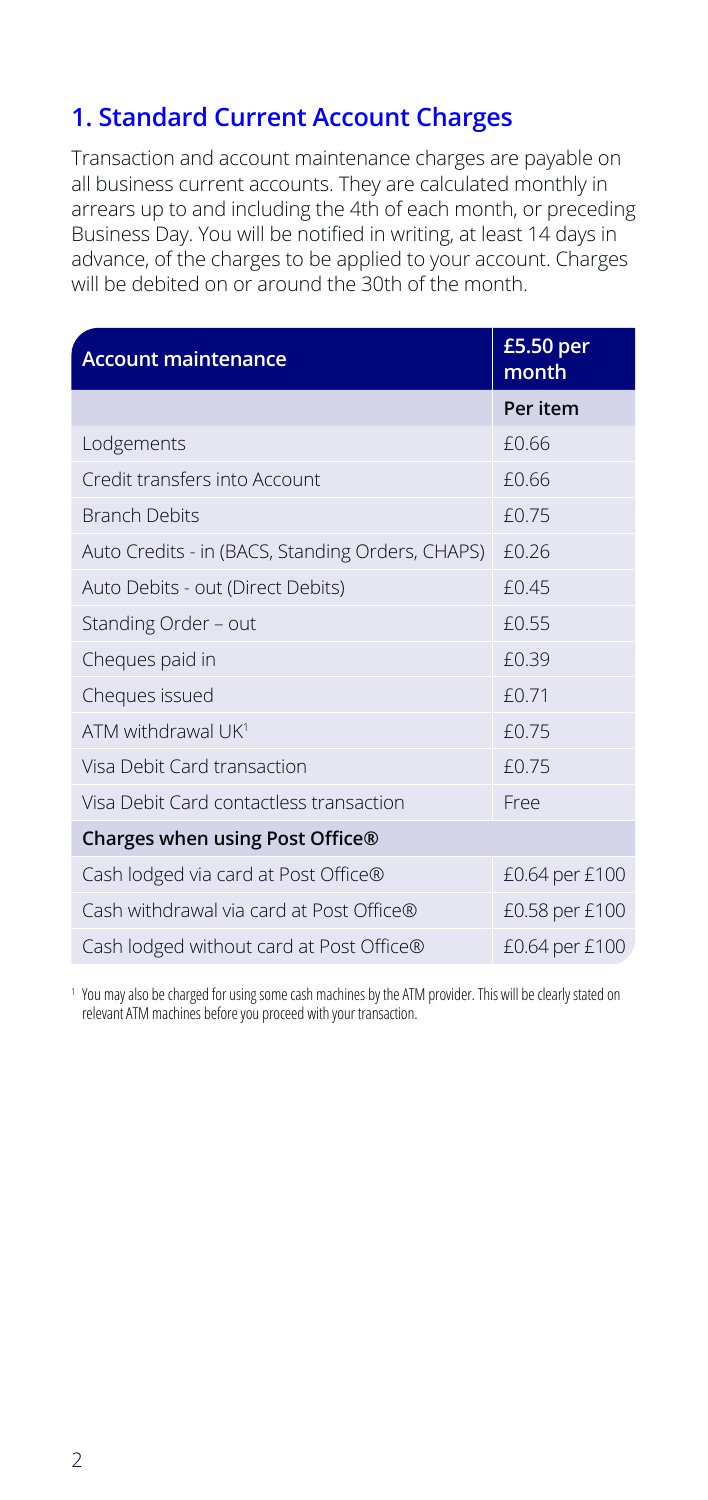# **2. Service Charges**

#### **Visa Debit Card Foreign Fees**

These fees are debited from your account at the time of the transaction.

#### **Visa Debit Card Foreign Currency Transactions Fees**

Non-sterling transaction fee – for buying goods or services abroad with a Debit card 2.75% of the amount spent

# **Visa Debit Card Foreign Currency Cash Withdrawal Fees**

| Location of cash<br>withdrawal | Furo                                                         | All other currency<br>(Non-Sterling)                         |
|--------------------------------|--------------------------------------------------------------|--------------------------------------------------------------|
| Within the UK                  | 2.75% of amount<br>withdrawn plus £1.50<br>additional charge | 2.75% of amount<br>withdrawn plus £1.50<br>additional charge |
| Within the EEA                 | 2.75% of amount<br>withdrawn                                 | 2.75% of amount<br>withdrawn plus £1.50<br>additional charge |
| Outside the EEA                | 2.75% of amount<br>withdrawn plus £1.50<br>additional charge | 2.75% of amount<br>withdrawn plus £1.50<br>additional charge |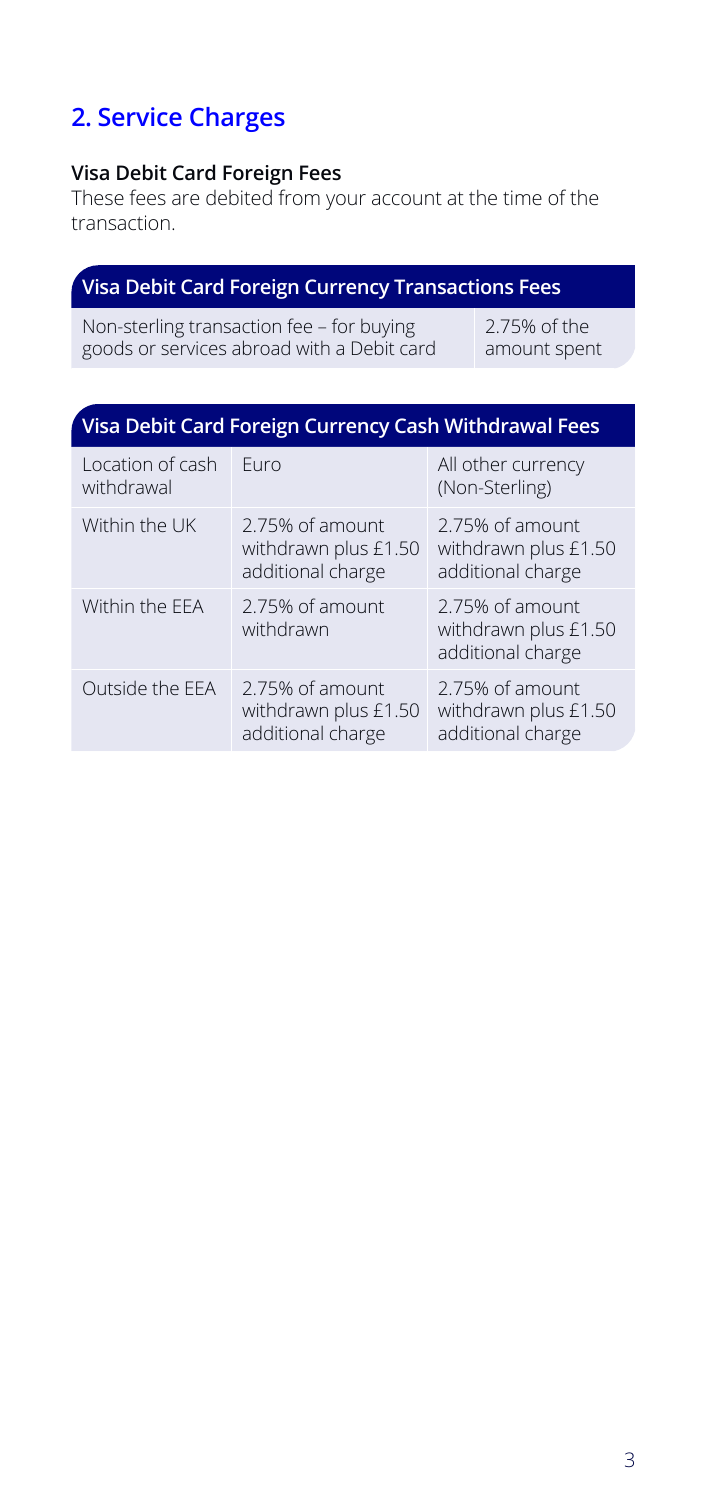#### **3. Electronic Banking Fees and Charges**

The fees and charges detailed below are payable for electronic banking transactions and services. These are in addition to any relevant account maintenance and transaction fees detailed in Section 1 'Standard Current Account Charges'.

Business On Line bulk payroll / credit transaction charges are billed quarterly in arrears and are calculated up to and including the last day of the quarter. You will be pre-notified of charges 14 days in advance and they will be debited from your account on or around the 1st day of the following month.

| <b>Business On Line</b>                                                                                                  |                            |
|--------------------------------------------------------------------------------------------------------------------------|----------------------------|
| <b>BOL Monthly Subscription Charge</b>                                                                                   | Free                       |
| Sending money inside the UK                                                                                              |                            |
| Moving money between your accounts Payments<br>to other Bank of Ireland UK accounts Payments to<br>other banks in the UK | Free<br>Free<br>Free       |
| <b>BACS</b>                                                                                                              |                            |
| Payments sent or received through a bulk file (Direct<br>Pay/Credit or Direct Debit origination using BOL)               | $£0.10$ per<br>instruction |
| <b>CHAPS</b>                                                                                                             |                            |
| Urgent payments within the UK using BOL<br>(Same Day)                                                                    | £21.00                     |
| Sending money outside the UK                                                                                             |                            |
| Payments in Euro within the EEA - 1 business day                                                                         | Free                       |
| Urgent payments in Euro within the EEA - Same Day                                                                        | £21.00                     |
| Urgent payments in all currencies to BOI branches<br>in the Republic of Ireland                                          | £10.00                     |
| All other international payments                                                                                         | £25.00                     |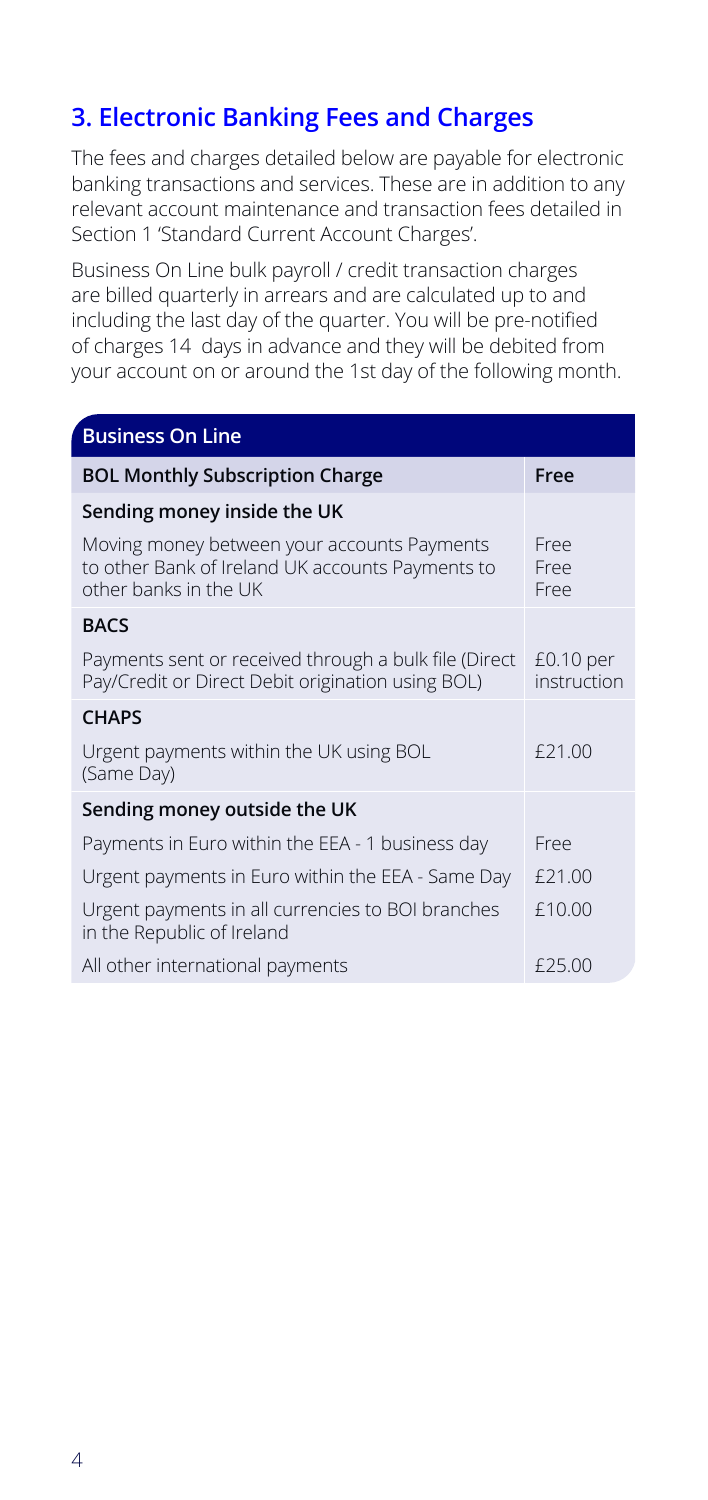#### **3. Electronic Banking Fees and Charges** (Cont'd)

Please note the following conditions:

- i. Third party foreign bank charges on returns and queries may apply where the third party bank is located outside the EEA.
- ii. Same Day relates to payments credited to the beneficiary's bank on the same day.
- iii. For further information please speak with our Customer Service Team or your Account Manager.
- iv. Cross Border Same Day credit transfers are available in certain currencies only and to certain countries only.
- v. In relation to unpaid debits further charges will apply.

For information on payment cycles please speak with our Customer Service Team or your Account Manager.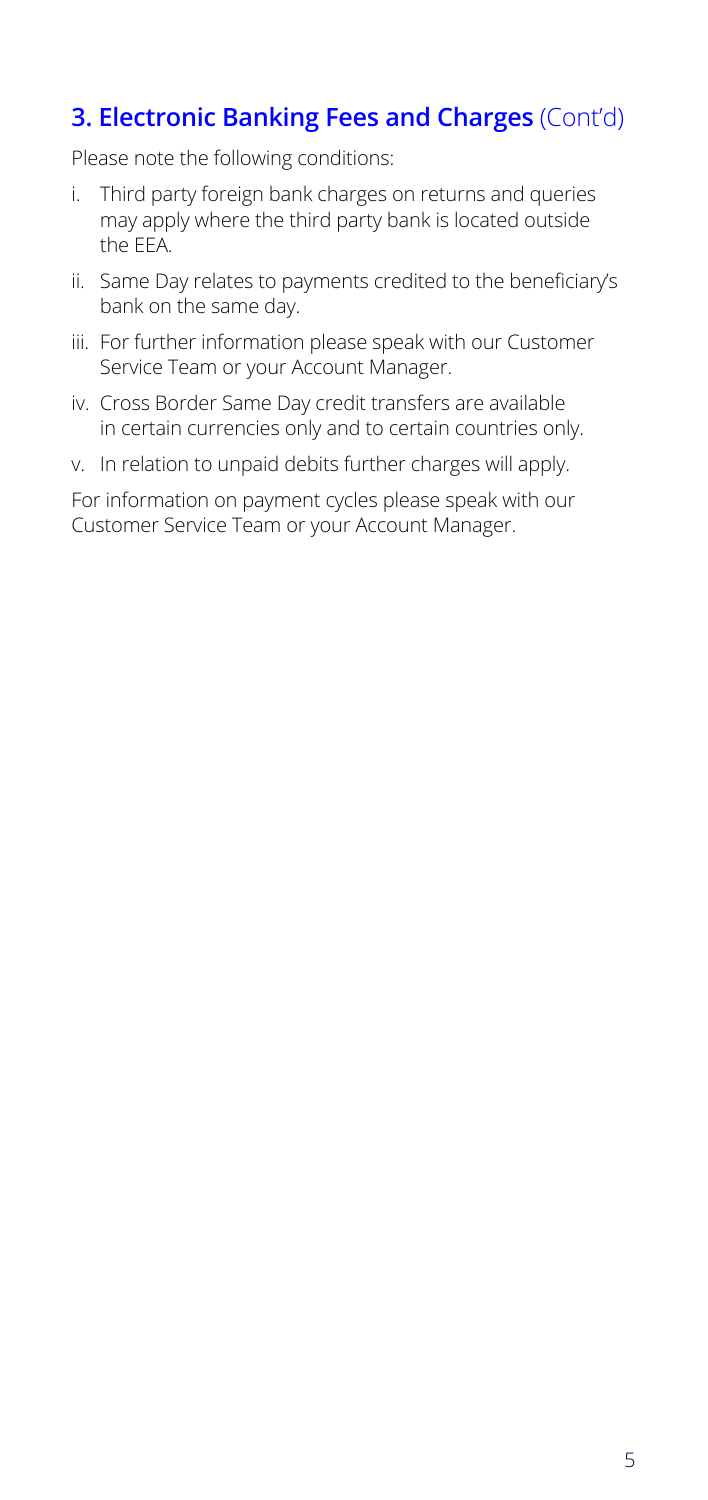# **3. Electronic Banking Fees and Charges** (Cont'd)

| Direct Debit Origination via Business On Line or BACSTEL IP               |                                              |
|---------------------------------------------------------------------------|----------------------------------------------|
| Initial Set Up Cost                                                       | £100.00 Membership<br>of Direct Debit Scheme |
| Payment file submission charge                                            | £0.26                                        |
| Direct Debit Instruction                                                  | £0.10 per Direct Debit                       |
| Service Charge                                                            | No Charge                                    |
| Overlimit Charges (BACSTEL IP only)                                       | £50.00                                       |
| <b>Ancillary Charges</b>                                                  | No Charge                                    |
| Issue of BACSTEL IP Smart Card                                            | £50.00                                       |
| Bulk BACS (wage/creditor payments) via BACSTEL IP                         |                                              |
| Set Up Cost                                                               | £100.00                                      |
| Payment file submission charge                                            | £0.45                                        |
| Payment instruction within a bulk file                                    | £0.10 per instruction                        |
| Service Charge                                                            | No Charge                                    |
| Overlimit Charges                                                         | £50.00                                       |
| <b>Ancillary Charges</b>                                                  | No Charge                                    |
| Issue of BACSTEL IP Smart Card                                            | £50.00                                       |
|                                                                           |                                              |
| Bulk BACS (wage / creditor payments) via Business On Line                 |                                              |
| Set Up Cost                                                               | No Charge                                    |
| Payment file submission charge                                            | £0.45                                        |
| Payment instructions within a bulk file                                   | £0.10 per instruction                        |
| Service Charge                                                            | No Charge                                    |
| Overlimit Charges                                                         | No Charge                                    |
| <b>Ancillary Charges</b>                                                  | No Charge                                    |
| 365 Digital and Phone Banking                                             |                                              |
| Subscription Charge                                                       | Free                                         |
| Sending money inside the UK                                               |                                              |
| Moving money between your accounts                                        | Free                                         |
| Transfers to other Bank of Ireland<br>UK accounts                         | Free                                         |
| Transfers to other banks in the UK                                        | Free                                         |
| Sending money outside the UK                                              |                                              |
| Transfers in Euro within the EEA                                          | Free                                         |
| Transfers in all currencies to BOI<br>branches in the Republic of Ireland | Free                                         |

365 Digital and Phone Banking cut-off times and payment cycles are available at bankofireland.com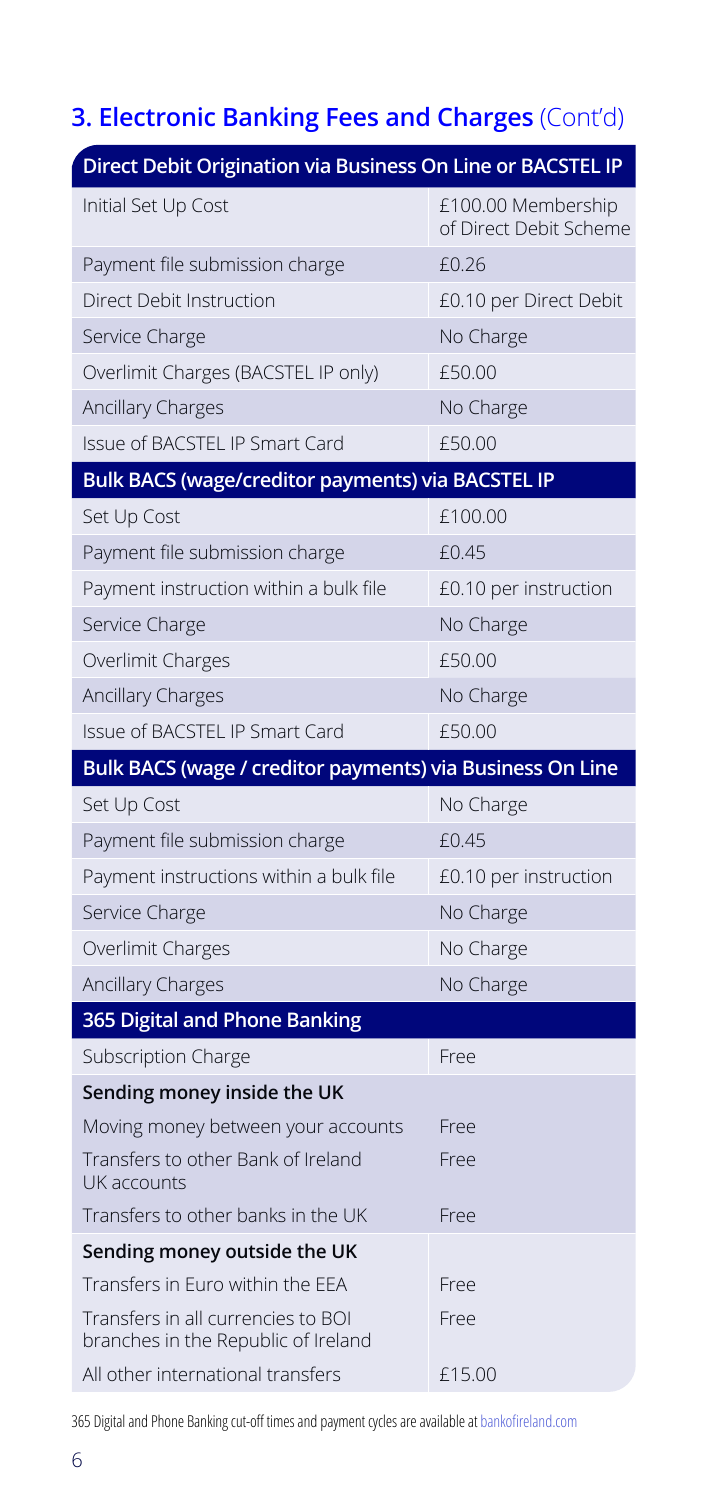#### **3. Electronic Banking Fees and Charges** (Cont'd)

| <b>Specialised Electronic Banking Services</b>                             |                        |  |
|----------------------------------------------------------------------------|------------------------|--|
| MT940                                                                      |                        |  |
| First Account                                                              | £31.50 per month       |  |
| Every subsequent account                                                   | £15.75 per month       |  |
| MT101                                                                      |                        |  |
| Payments outside BOI                                                       | £25.00 per transaction |  |
| Account Reconciliation (ACCREC - BLAST <sup>2</sup> )                      |                        |  |
| <b>Transaction Charges</b>                                                 |                        |  |
| Cheque reconciliation                                                      | £0.03 per transaction  |  |
| $\blacktriangleright$ Account reconciliation<br>& DD unpaid reconciliation | £0.05 per transaction  |  |

2 BLAST software required for this service. Installation and modem charges are applicable and charged directly by 3rd party provider.

The fees and charges above refer to specialised electronic banking services.

For further information please contact our electronic banking sales team 0345 604 5552. Local call rates apply.

Call costs may vary depending on your service provider.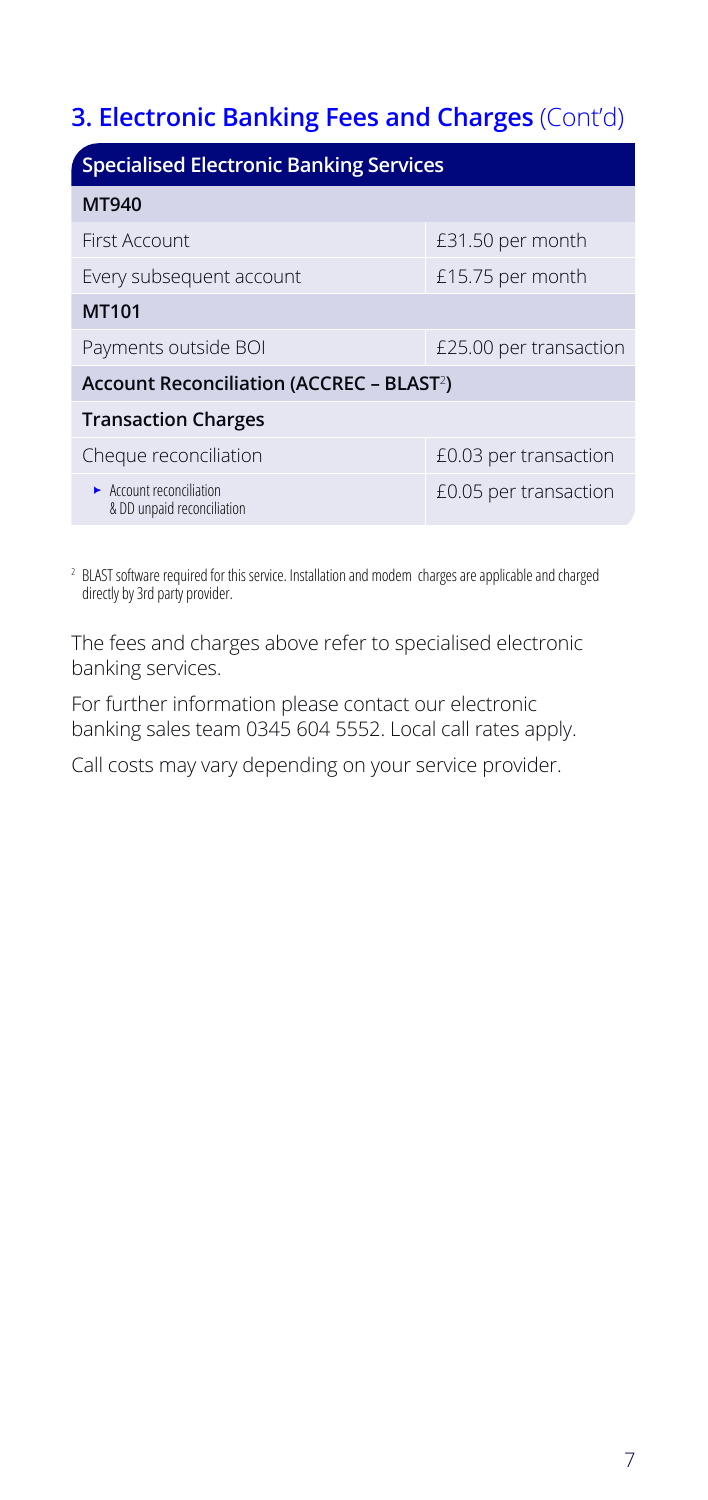#### **4. Service Charges**

For additional services provided, a charge may be made. These apply irrespective of the type of account or whether the account is operated in credit or debit. These charges are in addition to any relevant account maintenance and transaction fees and are usually debited at the time the service is provided.

| Bank Draft (sterling)                                                                           | £10.00                                                  |
|-------------------------------------------------------------------------------------------------|---------------------------------------------------------|
| Bank Report for Audit                                                                           | £30.00 min. (£25.00 + VAT)<br>£60.00 max. (£50.00 +VAT) |
| Cheque Retrieval / Copy Cheque<br>(for each cheque or group of<br>cheques paid on the same day) | £5.00                                                   |
| Duplicate Certificate of<br>Interest / Balance                                                  | £6.00 each                                              |
| Financial Enguiry fee                                                                           | £9.00 (£7.50 + VAT)                                     |
| Management charge <sup>3</sup>                                                                  | £70.00 per hour                                         |
| Security Release                                                                                | £75.00 per item                                         |
| Trust Account Opening Report                                                                    | £65.00                                                  |
| Statements                                                                                      |                                                         |
| Duplicate statement                                                                             | £6.00 per sheet                                         |
| • More than one statement<br>per month                                                          | £3.00 per additional<br>statement                       |
| Stop Payment Instruction - Cheque                                                               | £7.50                                                   |

<sup>3</sup> Charges for management time will be applied by reference to workload and time involved in dealing with your account. Any charges will be advised to you in advance.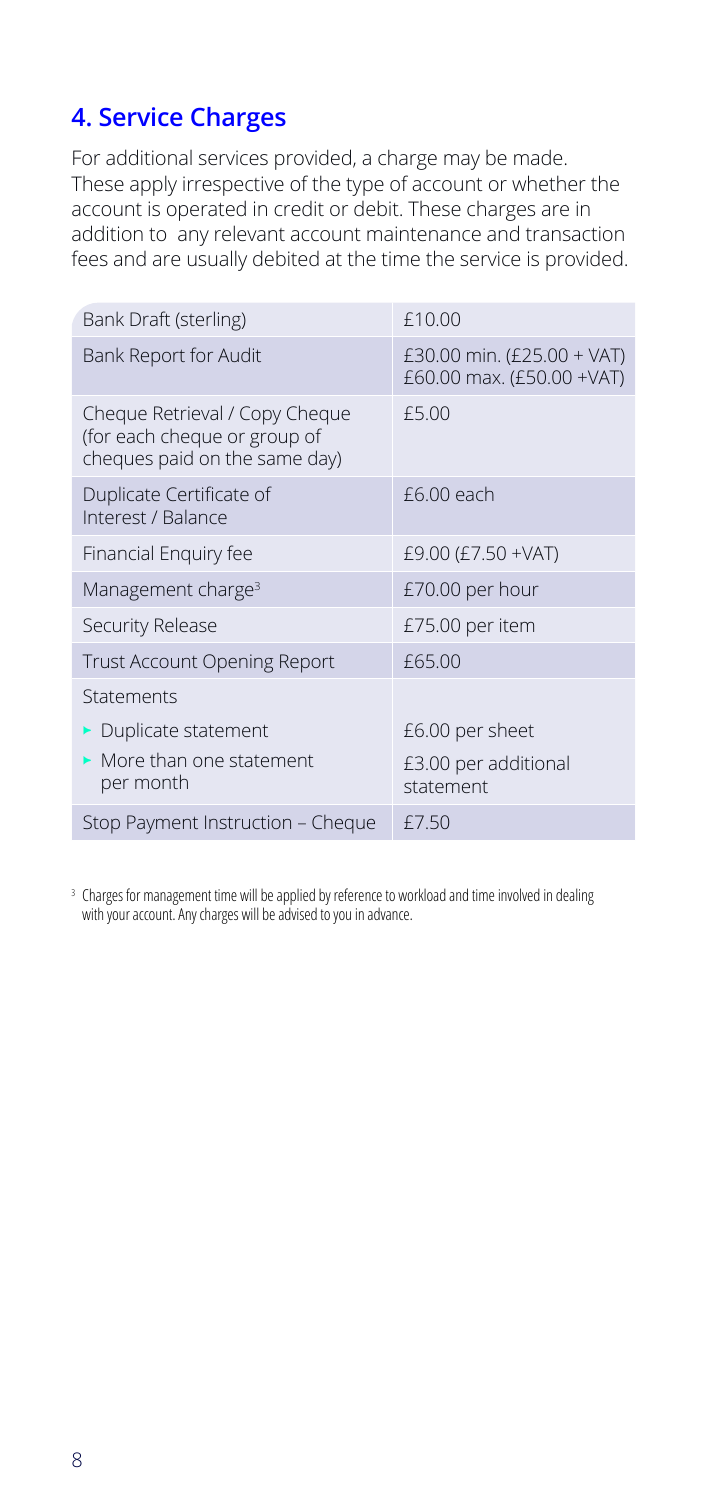# **4. Service Charges** (Cont'd)

| Payments via a paper Telegraphic Transfer Instruction <sup>4</sup> |                |                   |        |
|--------------------------------------------------------------------|----------------|-------------------|--------|
| Location                                                           | Currency       |                   | Fee    |
| Within the UK                                                      | Sterling       | Urgent - Same Day | £25.00 |
|                                                                    | Furo           | Urgent - Same Day | £25.00 |
|                                                                    | Furo           | 2 Business days   | Free   |
| Within the FFA                                                     | Furo           | Urgent - Same Day | £25.00 |
|                                                                    | Furo           | 2 Business days   | Free   |
| BOI branches in<br>the Republic of<br>Ireland                      | All currencies | Urgent            | £25.00 |
| All other international payments                                   |                |                   | £25.00 |

For information on paper Telegraphic Transfer cut off times and payment cycles please speak with our Customer Service team or your Account Manager.

- <sup>4</sup> An additional charge of £10.00 will apply if the Beneficiary Bank Account details are quoted incorrectly.
- <sup>5</sup> No charges will apply if a payment request is in Euro and meets the following criteria:
	- You provide the IBAN of the beneficiary
	- You provide the BIC of their bankers
	- $\blacktriangleright$  You provide the beneficiary's name and address
	- $\blacktriangleright$  You do not specify the value date as today

If you do not supply the beneficiary's IBAN / BIC or this is incorrect, an additional charge of £10.00 will apply.

| <b>Inward payment charges</b>                                        |        |
|----------------------------------------------------------------------|--------|
| Receiving a CHAPS payment from another UK bank                       | £5.00  |
| Receiving an international payment<br>(Bank of Ireland UK customers) | £6.00  |
| Receiving an international payment (Others)                          | £15.00 |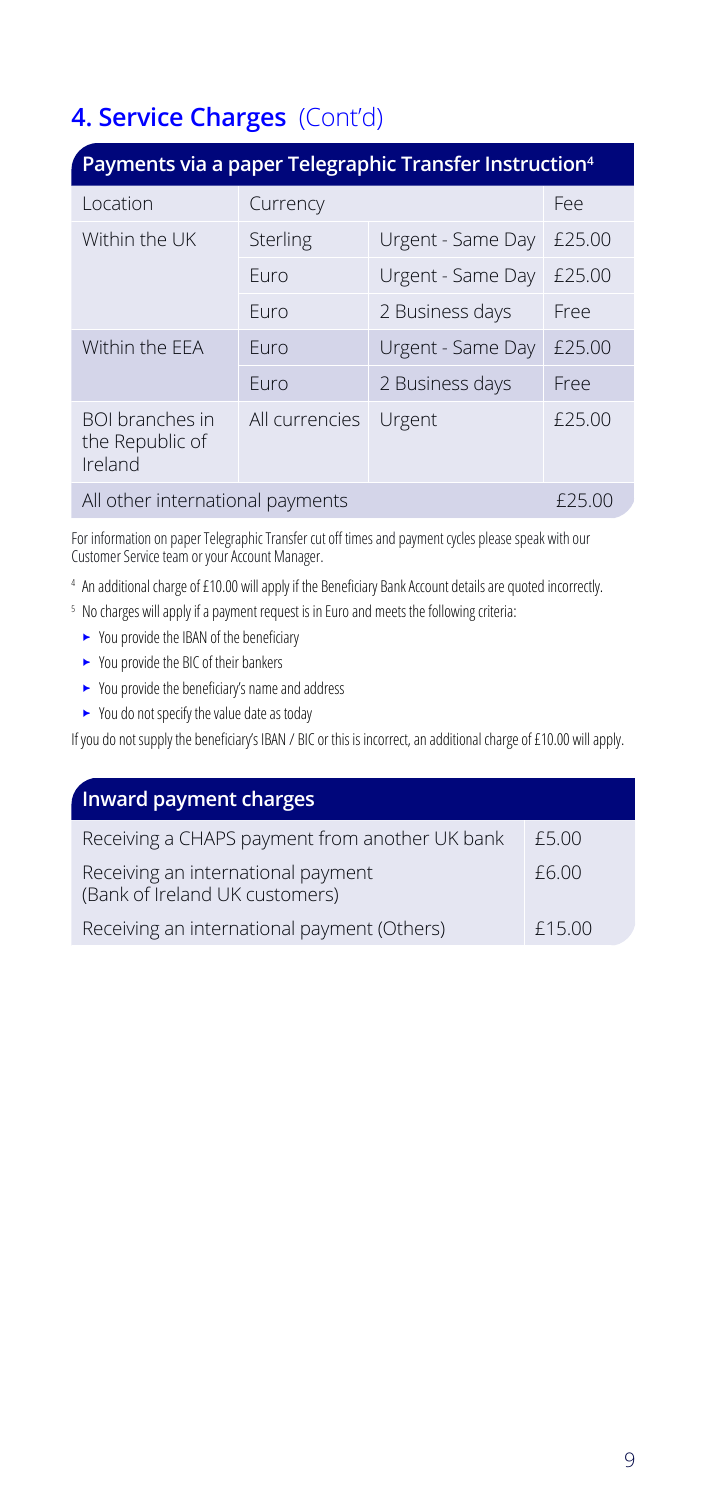# **5. Lending Related Charges**

| <b>Lending Fees</b>        |                                                                                                                                                                                                                                                                                                                                                                                                                                                                                                      |
|----------------------------|------------------------------------------------------------------------------------------------------------------------------------------------------------------------------------------------------------------------------------------------------------------------------------------------------------------------------------------------------------------------------------------------------------------------------------------------------------------------------------------------------|
| Arrangement fee            | 1.5%, min. £10.00                                                                                                                                                                                                                                                                                                                                                                                                                                                                                    |
| Annual Review fee          | 1.5%, min. £10.00                                                                                                                                                                                                                                                                                                                                                                                                                                                                                    |
| Temporary Overdraft charge | £18.00                                                                                                                                                                                                                                                                                                                                                                                                                                                                                               |
| Missed Repayment Charge    | £2.50                                                                                                                                                                                                                                                                                                                                                                                                                                                                                                |
| Offset charge              | If we agree to offset your debit<br>and credit balances (that is,<br>take the amount of any balance<br>you have in one account off the<br>overdraft in another account)<br>when working out interest, we<br>will make a charge of 1% of the<br>amount of the credit balance used<br>to offset the debit balance. You<br>must pay this charge for every day<br>we offset your credit and debit<br>balances, and we will take it from<br>your account at the same time as<br>we take interest from it. |

#### **6. Unauthorised Borrowing Charges**

You should always discuss your borrowing requirements in advance. Unauthorised borrowing charges can be avoided by ensuring that there is sufficient money in your account or a sufficient overdraft facility to cover all your outgoings. Where there is not enough money in your account or overdraft facility to cover all items that are presented for payment the following charges apply.

| Referral Item Charge                                        | f2.50 |
|-------------------------------------------------------------|-------|
| Unpaid Cheque, Direct Debit or<br>Standing Order (outwards) | f2.50 |

You will also pay a higher rate of interest on the unauthorised overdraft. For details refer to our Interest Rates for Business Customers flyer.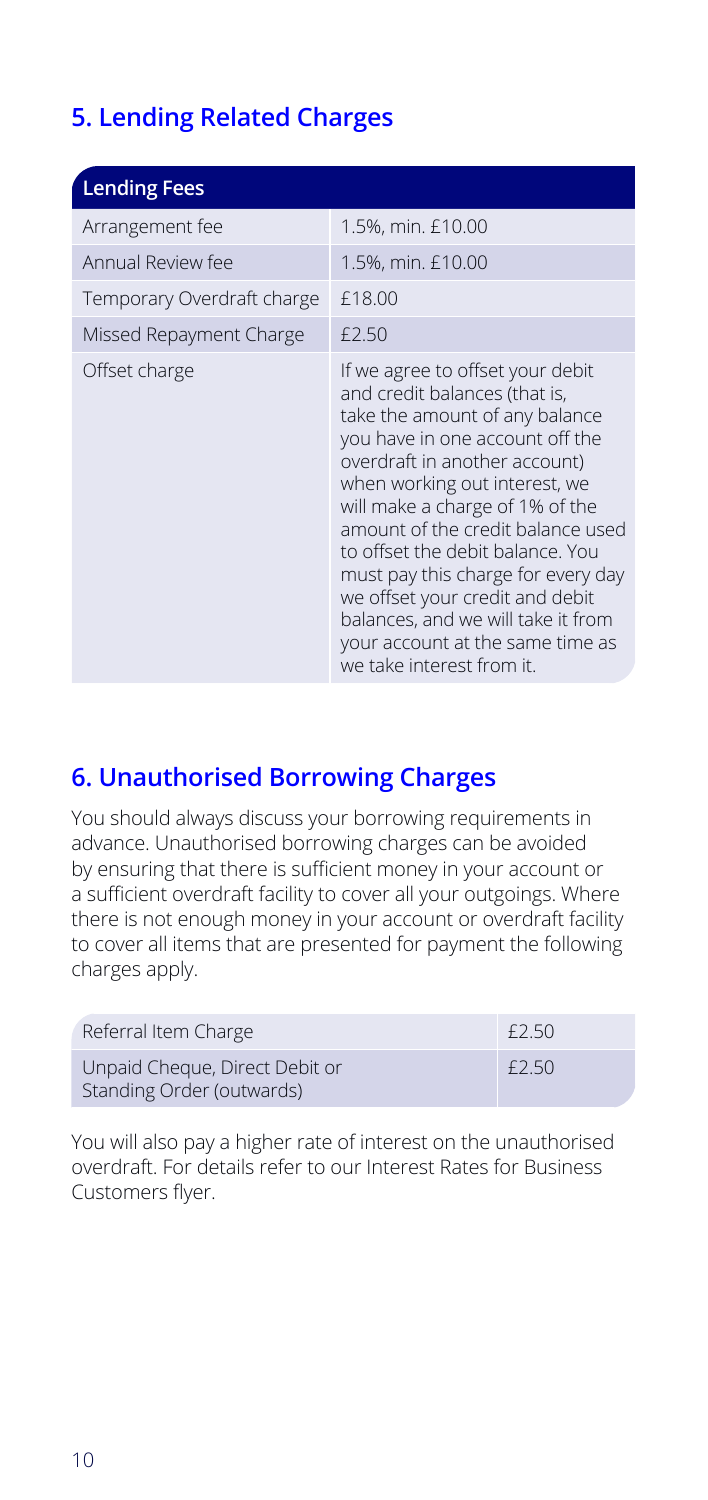#### **7. Foreign Currency Charges**

| <b>Foreign Cheques</b>                   |                                                                                                       |
|------------------------------------------|-------------------------------------------------------------------------------------------------------|
| Foreign Cheques<br>sent for Collection   | 0.2% of sterling equivalent: min.<br>£6.00, max. £40.00 (Foreign bank<br>charges may also be applied) |
|                                          | <b>Additional Charges for Currency Call Account Transactions</b>                                      |
| Cheques issued                           | $f1.00^{6}$                                                                                           |
| Currency note lodgement /<br>withdrawals | 1% of value, £3.00 min <sup>6</sup>                                                                   |
| Maintenance fee                          | £10.00 per quarter <sup>7</sup>                                                                       |

<sup>4</sup> Or equivalent of this sum in any other currency.

 $7$  There is no maintenance fee provided an average quarterly credit balance of £10,000 or equivalent of this sum in any other currency is maintained. If the average quarterly credit balance falls below £10,000 or equivalent of this sum in any other currency during the quarter, a maintenance fee will apply.

#### **8. Foreign Exchange Margins (applies to 365 Digital and Phone Banking and Business on Line)**

For transactions up to the limits in the table below, foreign exchange (FX) rates are set by Bank of Ireland UK each Banking Day at 8am from Monday to Friday based on current market reference rates (data provided by Reuters\* ). The rates can change daily without notice to you and are available on Bankofirelanduk.com. The actual rate applicable to your transaction will be the FX rate plus the applicable margin shown in the table.

| Euro (EUR) & US Dollars (USD)                                                                                                                                                                                     |              |  |
|-------------------------------------------------------------------------------------------------------------------------------------------------------------------------------------------------------------------|--------------|--|
| Transactions up to and including £20,000                                                                                                                                                                          | 2.75% margin |  |
| From £20,001 up to and including £50,000                                                                                                                                                                          | 2.5% margin  |  |
| Canadian Dollar (CAD), Australian Dollar (AUD), Norwegian<br>Crown (NOK), Swedish Crown (SEK), Swiss Franc (CHF),<br>Danish Crown (DKK), Japanese Yen (JPY), New Zealand<br>Dollar (NZD), Hong Kong Dollar (HKD), |              |  |
|                                                                                                                                                                                                                   |              |  |
| Transactions up to and including £20,000                                                                                                                                                                          | 3% margin    |  |
| <b>All other Currencies</b>                                                                                                                                                                                       |              |  |

Rates for transactions over £50,000 (EUR & USD) and £20,000 (all other currencies) are available on request by contacting your Relationship Manager or local Bank of Ireland UK Branch.

Other transaction fees, independent of currency conversion charges, may apply as referred to in this Schedule of Charges.

\* further information can be found on https://uk.reuters.com/